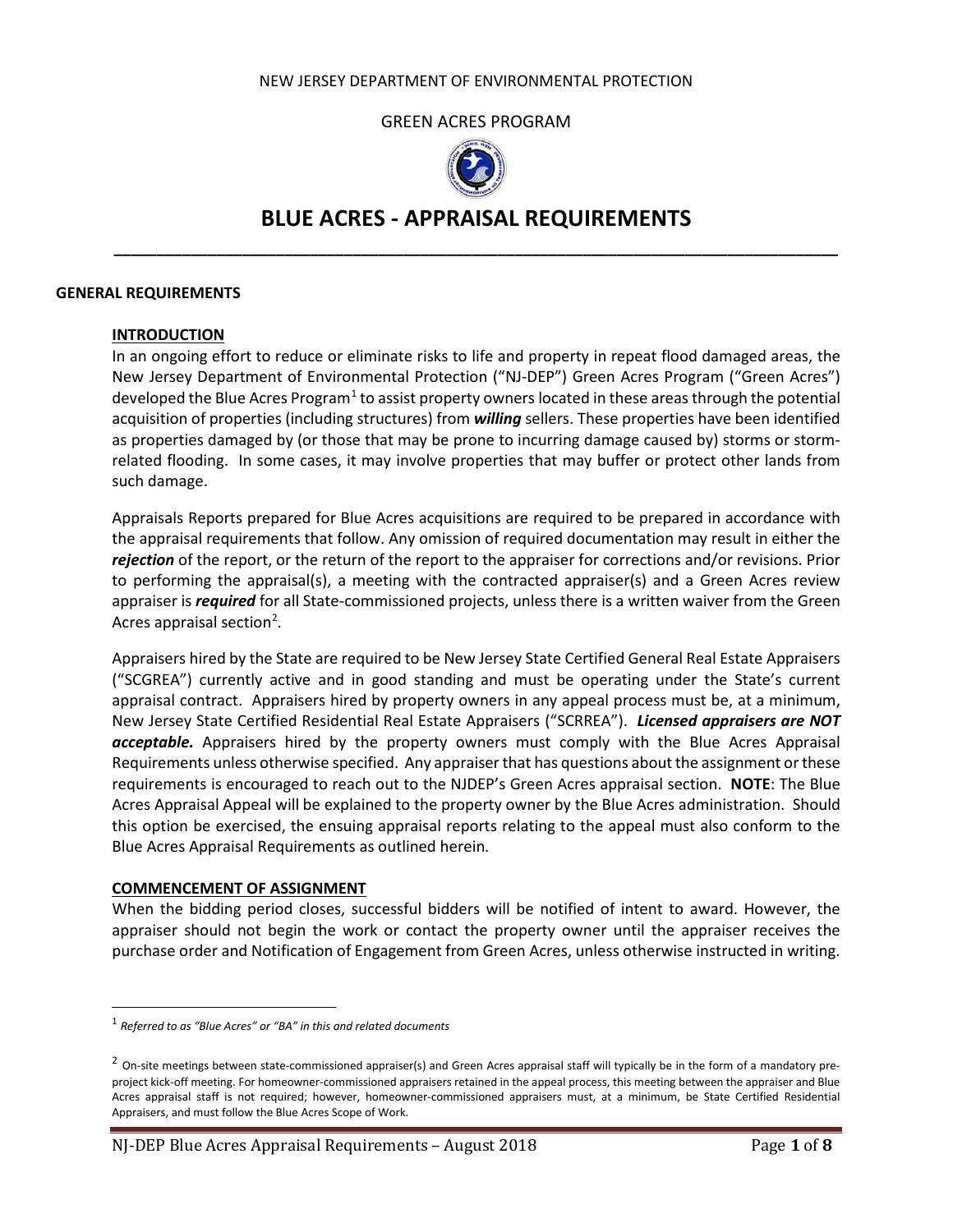The Notification of Engagement and any additional written instructions must be included in the report Addendum.

## **NOTIFICATION OF PARTIES FOR APPRAISER'S SITE INSPECTION**

The appraiser shall notify the property owner/representative ("owner") **via certified letter** that an appraisal for Blue Acres (or other client, if not BA) will be prepared. Due to time constraints, a phone call to the owner to set up the site inspection is acceptable, but a certified letter outlining the intent or documenting an agreed-to inspection still must be sent. If the property owner/representative is not reached, a Certified Letter on company letterhead must be mailed to the owner within 3 (three) business days and must contain specific notification of the subsequent inspection and include an invitation to attend. A copy of this letter must be included in the addendum. If the appraiser made attempts but is unable to contact the property owner, he/she must notify the Client prior to making the site inspection.

### **INSPECTION AND HOMEOWNER OUTREACH FORM**

The complete inspection of the subject (both interior and exterior) must be performed by the contracted appraiser from the list of Green Acres approved appraisers (as noted above). The Blue Acres Homeowner Outreach Form will be included in the information package provided to the appraisers when contracted, and is also attached to the Blue Acres Appraisal Requirements found on the Green Acres website page 'Appraisals and Appraisers' [\(https://www.nj.gov/dep/greenacres/appraisal.html\)](https://www.nj.gov/dep/greenacres/appraisal.html), or can be requested from the Green Acres Appraisal Section. This Form must be completed during the inspection and must be signed by the appraiser **and** the property owner. If the owner is unable to participate in the inspection, but provides a phone interview, this information (including the date and name of the person with whom the appraiser spoke) must be included on the Form. If the appraiser conducts an inspection without the property owner present, it must be noted on the Form why the owner was not present. *(Note- Appraisers hired for appeals by the State or by property owners are not required to complete the Form)*.

**NOTE:** Due to the fact that these may be flood-damaged properties, some structures may have unrepaired damage, mold, or other factors that make the them unsafe to enter. **DO NOT ENTER UNSAFE IMPROVEMENTS**. Please notify the Blue Acres Case/Project Manager, Contract Administrator, or the Appraisal Department of the unsafe condition. Under those circumstances, an exterior inspection will be conducted and, if **safely** possible, pictures taken through windows are requested.

# **APPRAISAL REPORT: PREPARATION/PRESENTATION/CONTENT**

The appraisal report must be prepared in full accordance with these Requirements and the Uniform Standards of Professional Appraisal Practice ("USPAP") reporting requirements effective as of the report date. The appraisal report will utilize a general purpose form, printed on LEGAL paper (8½" x 14") which must be either:

- $\triangleright$  ACI: GPAR (General Purpose Appraisal Report)
- WinTotal: GP (General Purpose)
- $\triangleright$  ClickForms: NL-Residential

If a vacant lot is being appraised, a Land Appraisal form report complementary to those listed above is acceptable (such as "GP Land"). Also, for projects requiring a *current market rent* component, a 'Single Family Comparable Rent Schedule' will be required. **Any other forms must be approved by the Green Acres appraisal staff prior to proceeding.** Narrative reports will only be accepted with written approval and will need to meet the criteria of the Green Acres Appraisal Requirements unless otherwise approved in writing.

The minimum requirements that shall be provided in an Appraisal Report shall be as follows: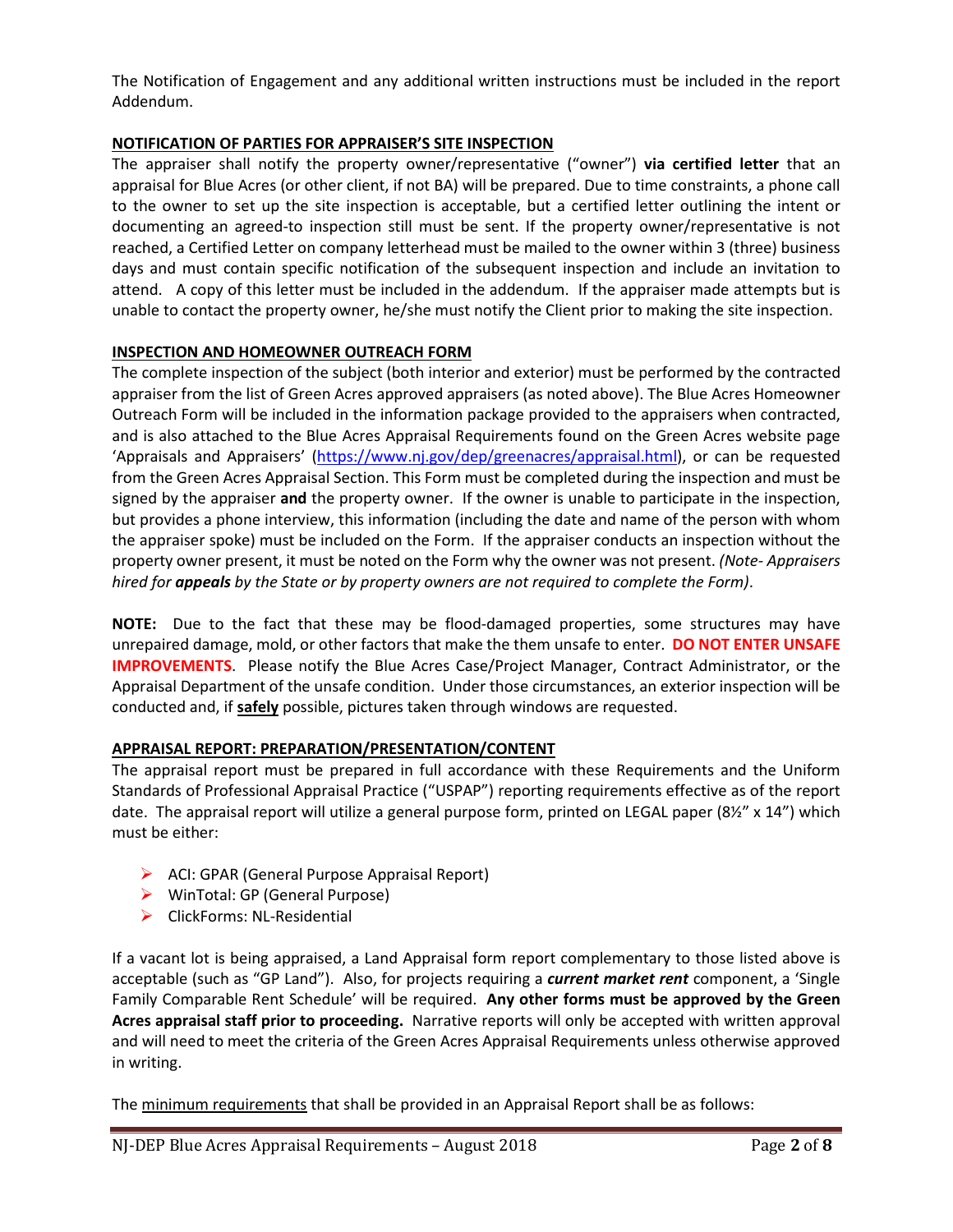# **SECTION 1 – INTRODUCTION**

- A. TITLE/COVER PAGE<sup>[3](#page-2-0)</sup>:
	- 1. Blue Acres Offer Number (found on Notification of Engagement)
	- 2. Name of property owner
	- 3. Identification of subject property by address, municipality, county, state, zip code, and block(s)/lot(s)
	- 4. Total acres and/or square feet of the subject site and improvements
	- 5. Color photograph
	- 6. Effective Date (pre-storm or current, as instructed)
	- 7. Report Date
	- 8. Identification of the appraiser (*name, address, NJ Certification #, phone, fax, and email*)
- B. LETTER OF TRANSMITTAL

The Transmittal Letter shall include the BA project offer number, owner name, identification of the subject property, report date, effective date, the value conclusion, the appraiser's signature, and NJ SCGREA # (or NJ SCRREA # in the cases of owner-contracted appraisals).

C. TABLE OF CONTENTS

The Table of Contents must reference the Sections required in these Requirements and specifically identified pages for each Section, sequentially numbered starting with the Title Page. *All pages of the report shall be numbered, including the Addendum.*

#### D. STATEMENT OF ASSUMPTIONS AND LIMITING CONDITIONS There shall not be any limitation to the appraiser's liability other than what is provided for by law. For example, the liability cannot be limited to the amount of the professional fee.

E. SIGNED CERTIFICATION

Signed and dated by the contract appraiser and any other appraisers signing the report. It must be in conformance with USPAP, NJ Appraisal Board Regulations.

F. SUMMARY OF SALIENT FACTS

#### **SECTION 2 – PURPOSE OF THE APPRAISAL-PROBLEM IDENTIFICATION**

The purpose of the appraisal report is to provide an opinion of market value for properties that have been damaged by, or may be prone to incurring damage caused by, storms or storm-related flooding, or that may buffer or protect other lands from such damage.

- A. IDENTIFY THE CLIENT AND All OTHER INTENDED USERS OF THE REPORT This must include the NJDEP-Blue Acres Program and Federal agencies by name, as applicable.
- B. IDENTIFY THE INTENDED USE OF THE REPORT AND CONCLUSIONS
- C. IDENTIFY THE TYPE AND DEFINITION OF VALUE, AND SOURCE For Market Value, unless otherwise agreed to, the definition and source are as follows:

*The most probable price which a property should bring in a competitive and open market under all conditions requisite to a fair sale, the buyer and seller each acting prudently and knowledgeably, and* 

<span id="page-2-0"></span> <sup>3</sup> *Some GPAR forms will not accept all the requested Title/Cover Page requirements. Any information not able to be presented here must be included in the Transmittal Letter.*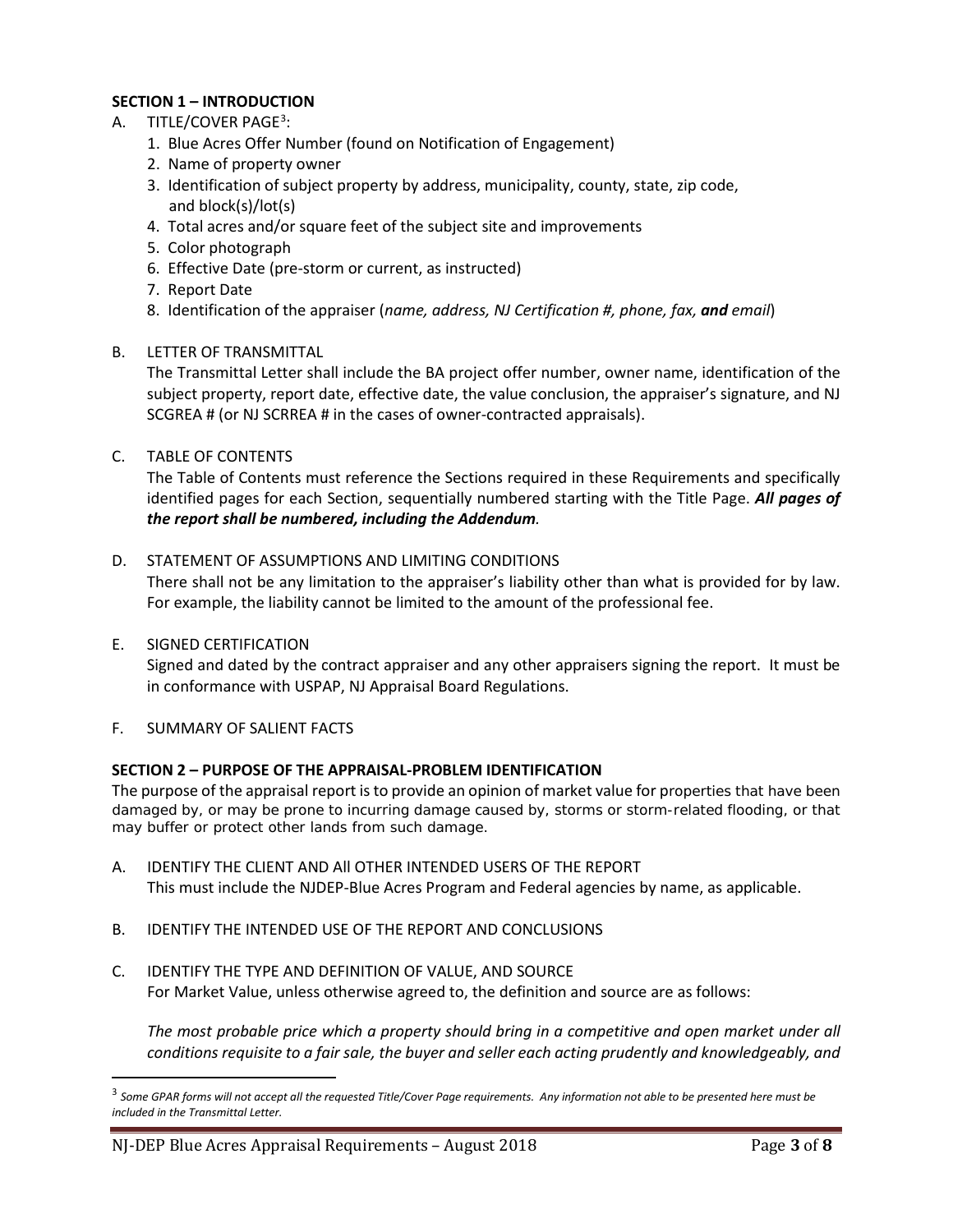*assuming the price is not affected by undue stimulus. Implicit in this definition is the consummation of a sale as of a specified date and the passing of title from seller to buyer under conditions whereby:*

- *(1) Buyer and seller are typically motivated;*
- *(2) Both parties are well informed or well advised, and acting in what they consider their own best interests;*
- *(3) A reasonable time is allowed for exposure in the open market;*
- *(4) Payment is made in terms of cash in U.S. dollars or in terms of financial arrangements comparable thereto; and*
- *(5) The price represents the normal consideration for the property sold unaffected by special or creative financing or sales concessions granted by anyone associated with the sale.*

Source: *FDIC Law, Regulations, Related Acts-2000 Rules & Regulations; Part 323-Appraisals, Section 323.2 [amended at 57 Fed. Reg. 9049, March 16, 1992; 59 Fed. Reg. 29501, June 7, 1994]*

**NOTE:** *Please state only one definition of Market Value in each report, unless more than one is requested or applicable due to type of assignment.*

D. IDENTIFY THE EFFECTIVE DATE OF VALUE

The effective date of the appraisal, which is typically the pre-event or pre-storm date, will be identified in advance in writing as per in the bidding package, engagement package, and in the appraisal instructions from the Blue Acres Program. Current market value may be required if ownership of the property changed since the last flood or storm event.

- E. IDENTIFY and DESCRIBE THE RIGHTS OR INTEREST(s) BEING ACQUIRED/APPRAISED
	- Estate (Fee Simple, Leased Fee, Deed-Restricted, Easement, etc.)
	- Full acquisition
	- Partial acquisition
	- Life Estate
	- Other
- F. EXTRAORDINARY ASSUMPTIONS

Define and state any Extraordinary Assumptions utilized in the valuation. NOTE: *Extraordinary Assumptions ARE NOT PERMITTED without specific written instructions from Blue Acres.*

G. HYPOTHETICAL CONDITIONS

Define and state any Hypothetical Conditions utilized in the appraisal NOTE: *Hypothetical Conditions ARE NOT PERMITTED without specific written instructions from Blue Acres.*

**NOTE:** *Certain FEMA, HUD, and other grant programs may require valuations that include components beyond the traditional Blue Acres valuation purview. Blue Acres will clearly define these components as part of the engagement instructions, and the appraiser must agree to them in writing, in advance. This will avoid lengthy procedural debates and numerous revision requests.*

H. SCOPE OF WORK

The Scope of Work must detail the work and research supporting the conclusions of the *specific* appraisal assignment in compliance with the USPAP Scope of Work Rule effective as of the report date.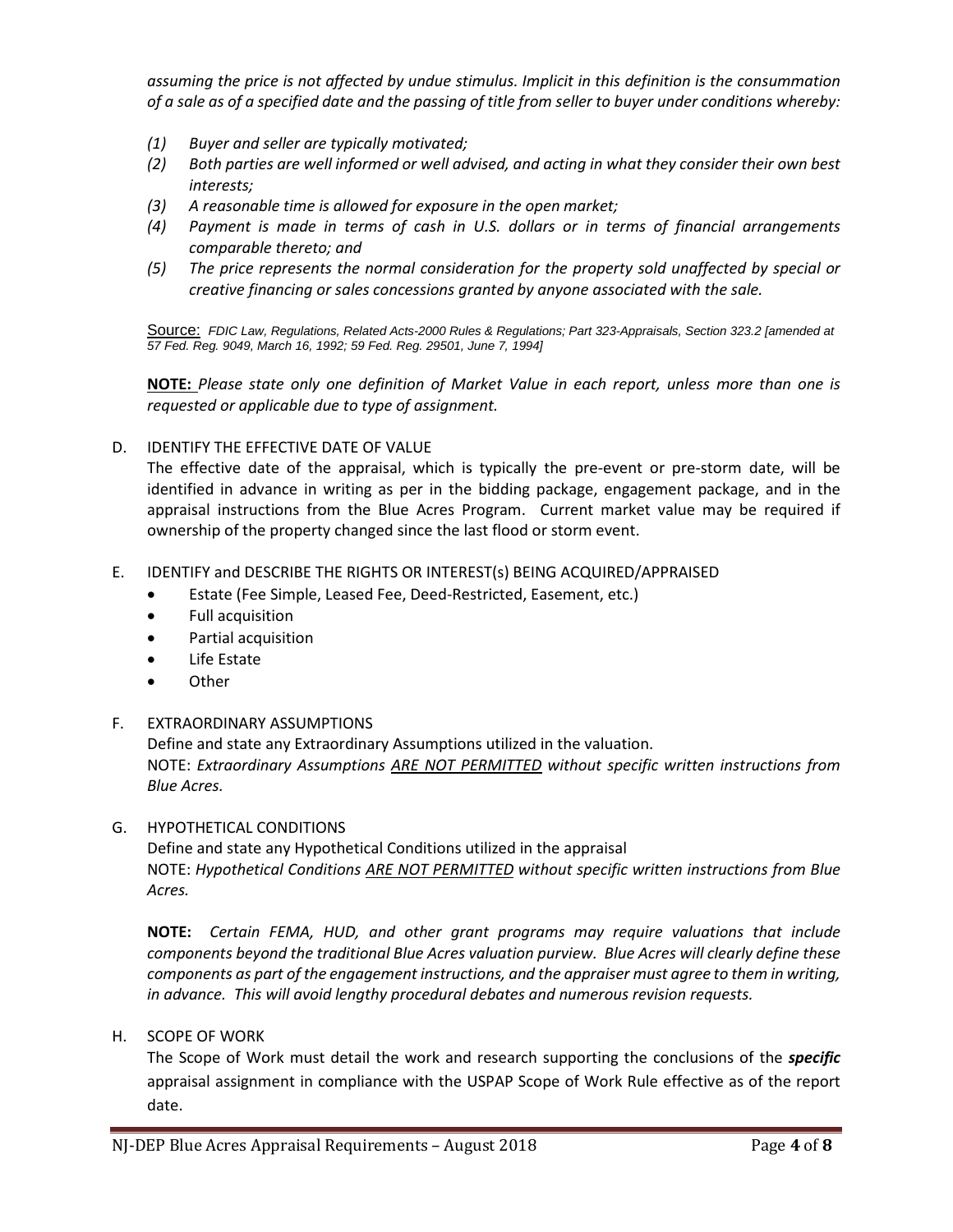### I. REPORTING OF THE CONDITION OF THE PROPERTY

The property's condition should be as it was as of the Effective Date of the appraisal. For the Pre-Storm effective dates, the appraisers must use their best efforts to ascertain the condition on the effective date including, but not limited to, the following:

- 1. Interviewing the owner, agent, or occupant;
- 2. Securing any photographs taken on or before the Effective Date (Any such photographs that may be available should be included in the appraisal report);
- 3. The municipal tax assessor's Property Record Card;
- 4. Documentation from the municipal construction/building department; and
- 5. Any other sources, including online sites/pictures (such as historical aerials).

### **SECTION 3 –DOCUMENTATION OF PROPERTY INSPECTION**

A. THE INSPECTION

The subject property must be personally inspected by the approved appraiser contracted for the assignment. An interior inspection is required, unless the improvements are unsafe. If an interior inspection is not conducted, the reason **must** be included in the report, whether unsafe conditions or as instructed by Blue Acres.

#### B. INVITATION TO ACCOMPANY APPRAISER ON THE SITE INSPECTION

An invitation must be forwarded via certified letter to the property owner or representative agent prior to inspection. If the owner/agent has verbally declined accompanying the appraiser prior to sending a certified letter, the certified letter must still be sent confirming the conversation and including the date of intended inspection. Describe any issues with arranging the inspection in this section of the report.

- C. INSPECTION INFORMATION The inspection date must be reported along with the name/agency of all persons in attendance.
- D. CERTIFIED LETTER A copy of the certified letter must be included in Addendum with signed green certification card.

# **SECTION 4 – PROPERTY DESCRIPTION/SPECIFIC DATA (\*as of the Effective Date\*)**

- A. Legal Description street address, municipality, county, block(s)/lot(s), zip code.
- B. Site Description zoning, wetlands, FEMA classification, frontage, lot area, physical characteristics, site improvements, etc.
- C. Improvement description age, style, condition, layout, Gross Living Area ("GLA"), interior/exterior description physical characteristics. **NOTE:** Improvements MUST be physically measured by the appraiser and building sketch(es) based on the measurement MUST be included in the report.
- D. Property assessment as of the Effective Date; tax rate/tax load; assessment ratio/equalized value.
- E. Sales History must describe any transfers of property or title within the past five (5) years; if none, state none. Report and analyze any current agreement of sale, option, letter of intent, listing, contract, or lease. Also, describe the historical use of the property over the previous five years at a minimum, *and longer if relevant to value*. Any of the above-noted documents available **must be included in the Addendum**.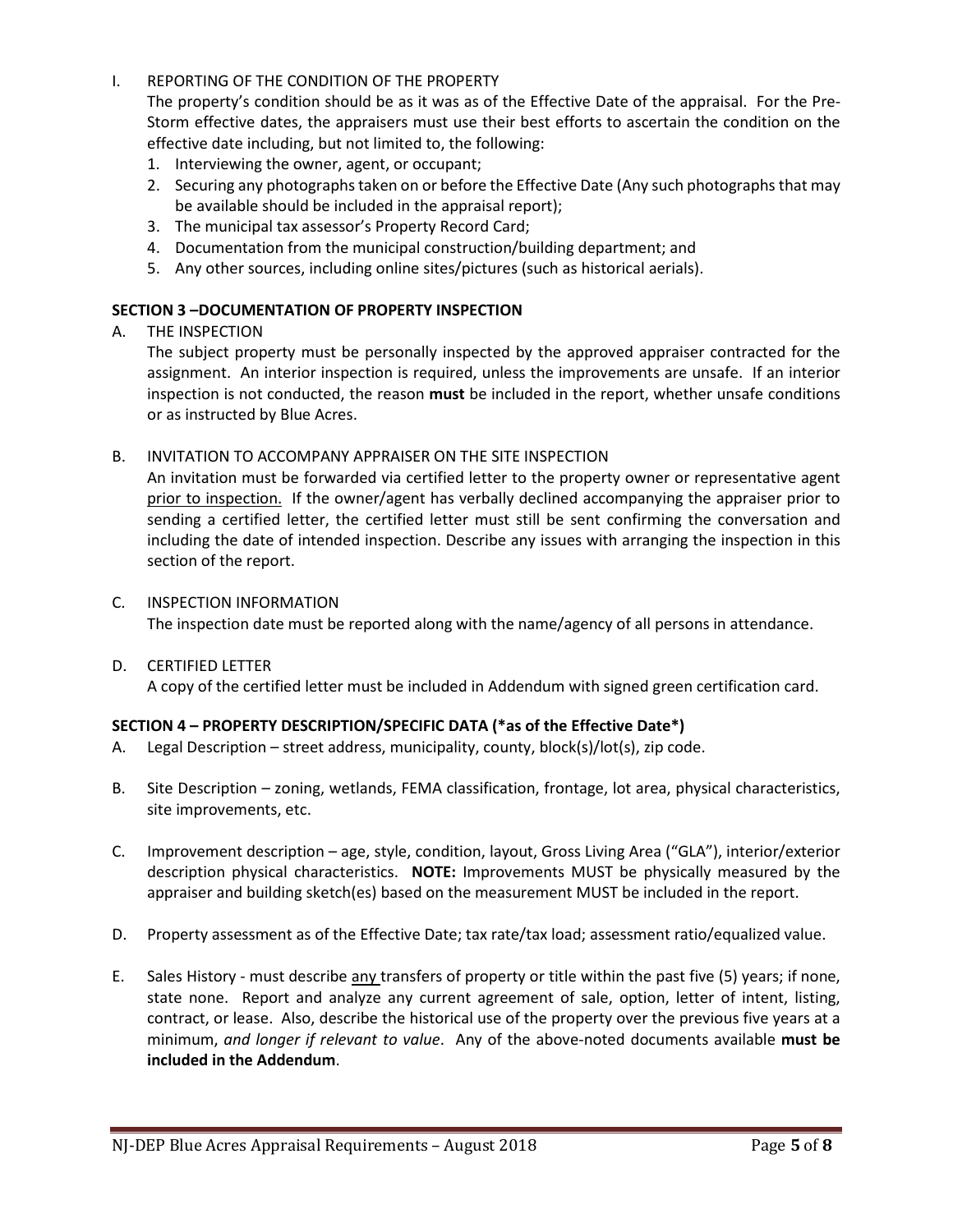# F. **NOTE-** *All subject properties are considered in a Flood Hazard Area due to the proximity of historic flooding. This factor MUST be considered and adjusted for.*

## **SECTION 5 – GENERAL DATA[4](#page-5-0) (\*as of the Effective Date\*)**

Area, city, and neighborhood data - this information should be relevant, correlate to the effective date, and be used as the basis for comparable sales adjustments. **NOTE:** Any adjacent public or private uses such as parks, playgrounds, buildings, utilities, sewer plants, open space etc. which may affect value must be identified.

#### **SECTION 6 – APPROACHES TO VALUE**

The property rights to be appraised will be identified in the Letter of Engagement. Any exclusions of approaches to value, as stated in USPAP, must be strongly supported with solid reasoning. A Highest and Best Use conclusion must be developed and must be supported.

#### A. COST APPROACH

Given the nature of the residential properties and the general lack of comparable land sales in the Blue Acres target areas, generally, the Cost Approach will not be required. The development of the Cost Approach is at the appraiser's discretion.

#### B. SALES COMPARISON APPROACH

In the Sales Comparison Approach, the appraisal report must contain a direct comparison of relevant comparable sales to the subject and a statement describing the analysis and reasoning *supporting each item of adjustment*.

- 1. At least FIVE (5) pre-storm comparable sales shall be presented in the report. If five comparable sales are not available, *an explanation is required (e.g., sources researched, the time frame searched, geographic areas searched, etc.).* **All comparable sales MUST have PRE-STORM close dates unless approved by Blue Acres (or unless the report has a current effective date).**
- 2. Pertinent comparable sales data shall include flood zone and relevant information about the site and dwelling. The appraiser must verify the sale conditions, any special financing, and seller motivation such as duress, REO etc. In addition to deed and tax records, a verification source must include a party to the sale such as the selling or listing agent, attorney, buyer or seller. MLS data must be checked against recorded deed information. Acquisitions where Blue Acres/State of New Jersey is the buyer in the transaction can **NOT** be used. **NOTE:** Each comparable sale that is utilized *must* include the street address, municipality, and zip code.
- 3. Each sale must be field inspected by the appraiser.
- 4. Each sale will require a color photo taken by the appraiser. For pre-storm dates, MLS photos are acceptable as supportive exhibits, but the field current inspection photo must be presented*.*
- 5. There must be a narrative explanation with reasoning provided for each item of adjustment, and the basis for the adjustment where applicable. Market Data presented earlier in the report must support the adjustments.

#### C. INCOME APPROACH

For this approach, the appraisal report must contain a direct comparison of relevant comparable rentals to the subject and a statement describing the analysis and reasoning *supporting each item of adjustment*.

<span id="page-5-0"></span> <sup>4</sup> *Regional, County, Municipal, and Neighborhood data sections are not solely to be cut and pasted data and must be analyzed. Recommended, credible data sources include the US Census Bureau (factfinder.census.gov), US Bureau of Labor Statistics and other government agencies; Realtors/MLS sources, etc. The analysis of this data must support subsequent selection of comparables and adjustments*.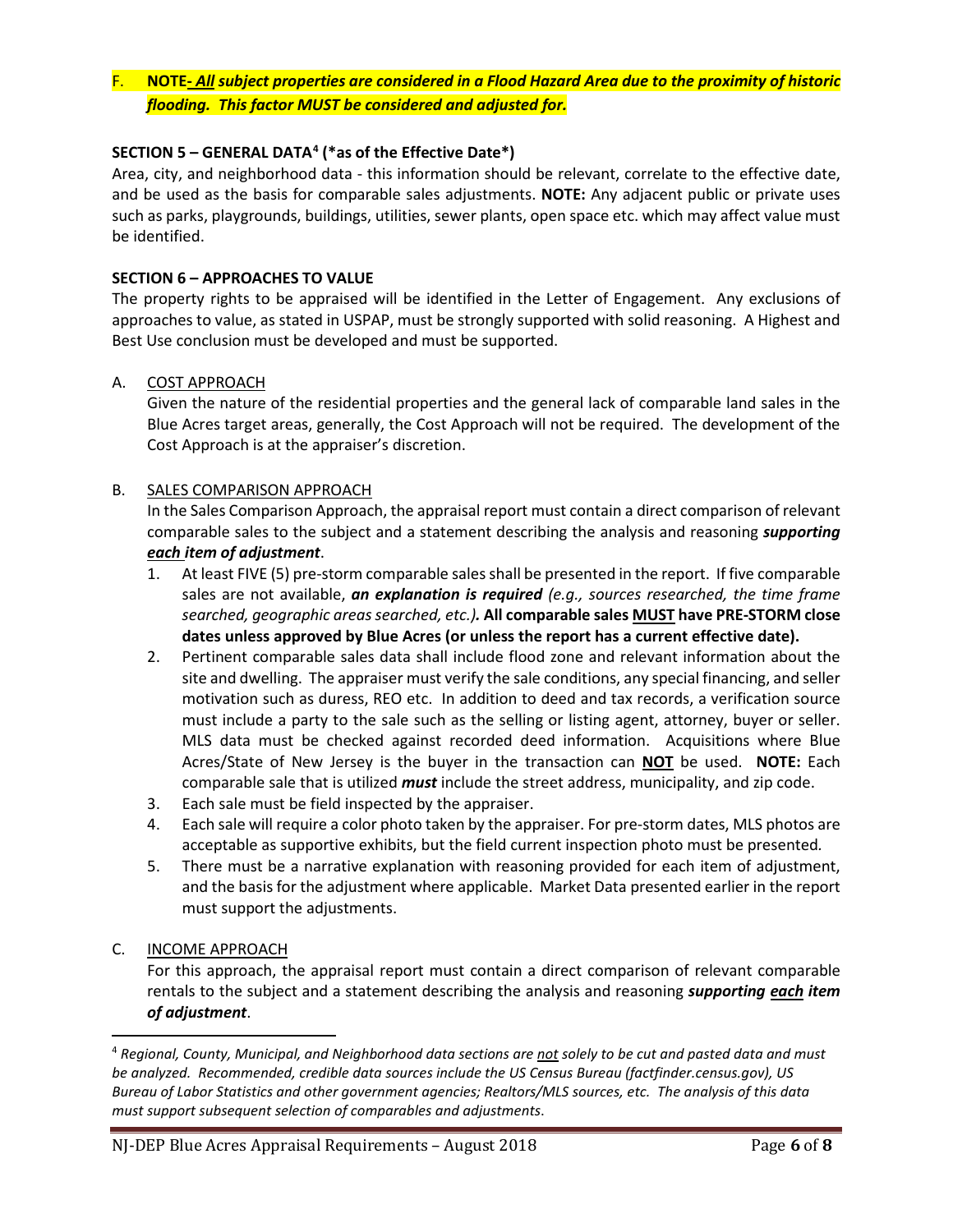- 1. At least FIVE (5) pre-storm comparable rentals shall be presented in the report. If five comparable rentals are not available, *an explanation is required* (e.g. sources researched, the time frame; geographic areas searched, etc.). Current and relevant rental listings should be explained in detail and may also be included to support the required closed leases.
- 2. Pertinent comparable rental data shall include flood zone and relevant information about leased property. The appraiser must verify the rental conditions. **NOTE:** Each comparable rental that is utilized *must* include the street address, municipality, zip code.
- 3. Each rental must be field inspected by the appraiser.
- 4. Each rental will require a color photo taken by the appraiser. MLS photos are acceptable as supportive exhibits, but the field inspection photo must be presented*.*
- 5. There must be a narrative explanation with reasoning provided for each item of adjustment, and the basis for the adjustment where applicable. Market Data presented earlier in the report must support the adjustments.

# D. CURRENT MARKET RENT *(When Required, per the Appraisal Instructions)*

For certain engagements, the appraisal report will require an estimate of Current Market Rent. As noted previously, this shall be presented on a *Single Family Comparable Rent Schedule*. A minimum three (3) current market rentals must be presented and analyzed. Color photographs taken by the appraiser in the field and a rental location map **must** be included in the exhibits. **NOTE:** *The Current Market Rent opinion is NOT necessary for the Second Appraisal or Property Owner commissioned appraisal in the Appeal Process.*

# E. FINAL RECONCILIATION OF VALUE

When only the Sales Comparison Approach is utilized, the appraisal report shall discuss in some detail the process of considering and weighing each adjusted comparable sale. If more than one approach is utilized, the reconciliation must consider all approaches and account for differences and rationale for conclusion in the reconciliation explanation.

**NOTE:** Green Acres discourages averaging a group of sales to result in a value opinion. Green Acres also discourages giving equal weight to each sale unless the sales all had small net adjustments.

# **SECTION 7 – EXHIBITS/ADDENDUM**

- A. The appraisal report shall include the following exhibits in the body of the report. The exhibits should be large enough to be legible. These shall be placed in the appropriate Report Section:
	- 1. Tax Map This must clearly identify the subject property's block(s) and lot(s).
	- 2. Location Map This must identify the subject property's location, in relation to the county/regional area.
	- 3. Comparable Sales (or Rental) Location Map This must identify the location of the subject and all of the comparable sales or rentals.
	- 4. Wetlands Map This must clearly identify the subject property's location on the map.
	- 5. Flood Map<sup>5</sup> This must clearly identify the subject property's location on the map.
	- 6. Relevant section of the zoning map, with clear indication of the subject property and zoning classification on the map. This should be accompanied by narrative briefly describing the use regulations and bulk requirements for the subject's zone.
	- 7. Subject property building sketch, prepared by the appraiser.

<span id="page-6-0"></span> <sup>5</sup> *As noted previously, all subject properties are to be considered in a Flood Hazard Area - and adjusted for accordingly.*